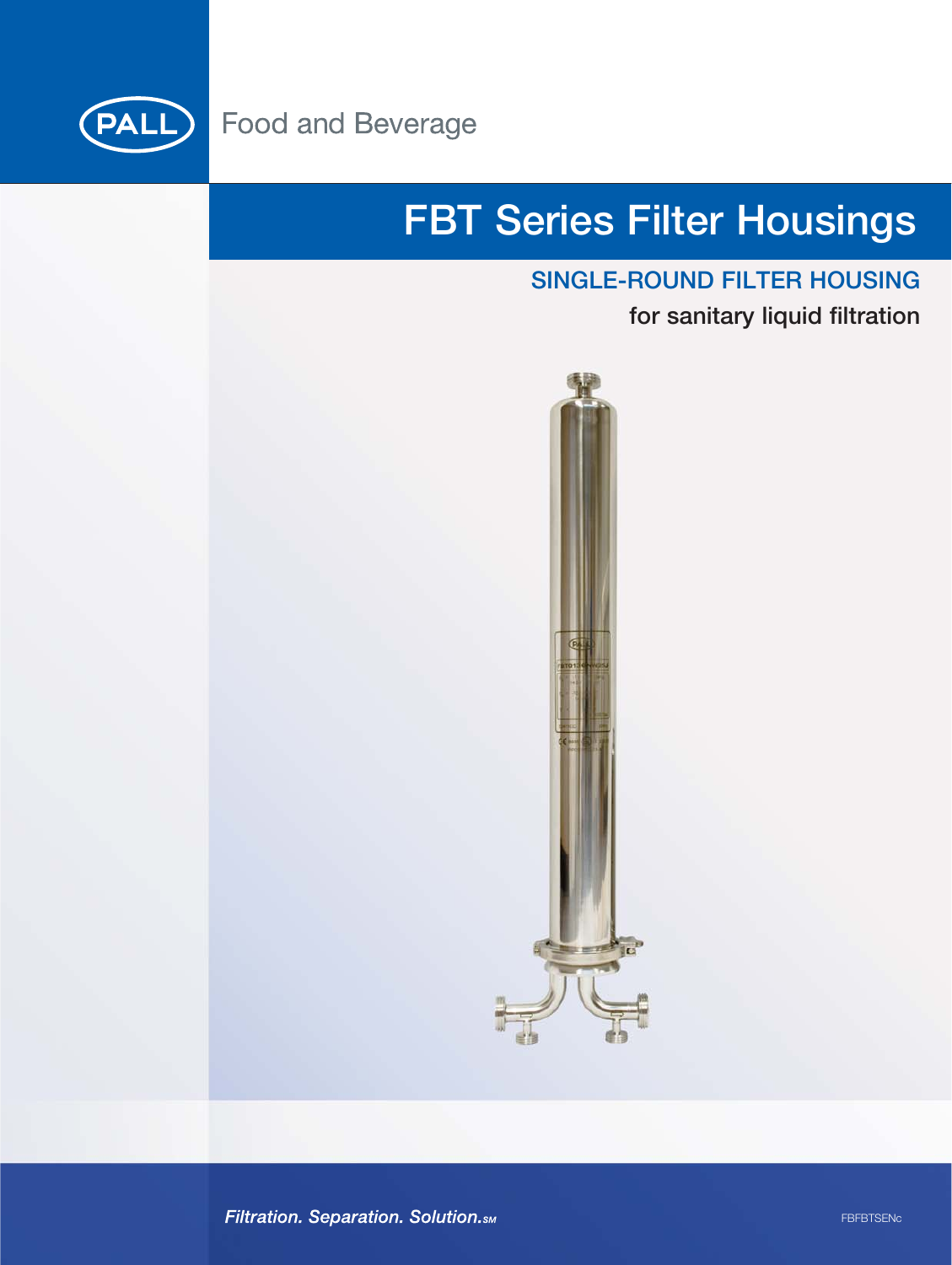# **FBT Series**

### **SINGLE-ROUND FILTER HOUSING**

## **FBT Series Filter Housings Technical Information**

### **Description**

FBT Series sanitary housings are designed specifically for liquid filtration in the food and beverage industry<sup>1</sup>.

- Enhanced cleanability and microbiological safety due to crevice-free, polished and hygienic design
- Corrosion resistance and durability with 316L stainless steel wetted parts and high-quality welds
- Cost-effective without sacrificing quality and performance

FBT Housings are available in a standard sanitary design allowing a variety of connection options, or in a 3-A sanitary design, which meets the requirements of 3-A Sanitary Standards #10-04.

### **Features and Benefits**

- Suitable for flow rates up to 91 liters/min (24 USgpm) depending on cartridge type and size.
- Suitable for CIP and SIP.
- Beveled housing tube sheet and aseptic-style housing seal provides enhanced drainability and a crevice-free connection between the housing head and bowl.
- Electropolished head and elbows and mirror polished bowl ensures optimal cleanability in critical areas while maintaining cost-effectiveness.
- New cartridge locking design features additional cut-outs to traditional half-moon portions of the Code 7 bayonet locks, enhancing cleanability and drainability, (Figure 1).
- Operator-friendly V-Clamp housing closure simplifies handling.
- Design satisfies EC Pressure Equipment Directive (PED) 97/23/EC, ATEX 94/9/EC Group II Category 2.

### **Specifications**

| Minimum / Maximum<br>Operating Pressure <sup>2</sup>      | $-1$ to 10 bar ( $-14.5$ to 150 psig)                                                                                                     |
|-----------------------------------------------------------|-------------------------------------------------------------------------------------------------------------------------------------------|
| Minimum / Maximum<br>Operating Temperature <sup>3,5</sup> | Fluorocarbon Elastomer and Silicone seals<br>-10 to 150 °C (14 to 300 °F)<br>EPR seals -10 to 121 °C (14 to 250 °F)                       |
| Steam Sterilization <sup>3, 5</sup>                       | Fluorocarbon Elastomer and Silicone seals<br>3.7 bar / 150 °C max (53 psig / 300 °F)<br>EPR seals 1 bar / 121 °C max (14.5 psig / 250 °F) |
| Materials of Construction                                 | Wetted parts 316L stainless steel                                                                                                         |
| Housing Seal Options <sup>1,4</sup>                       | Fluorocarbon Elastomer<br>Silicone<br><b>EPR</b>                                                                                          |
| Surface Finish                                            | $\leq$ 0.8 micron Ra<br>$(32 Ra microinches)$                                                                                             |
| Connections                                               | <b>DIN 11851</b><br>Clamp Coupling<br><b>Butt Weld</b>                                                                                    |
| Filter Cartridge Compatibility <sup>5</sup>               | Pall Code 2 or Code 7 single open-end                                                                                                     |
| Design Specification                                      | Design capability of 4 times maximum operating<br>pressure. Each housing is hydrostatically tested<br>to 1.6 times maximum                |

- Please contact Pall to ensure the products meet specific National Legislation and/or Regional Regulatory requirements for food contact use.
- <sup>2</sup> Maximum operating pressure ratings are vessel ratings only. Safe operating temperature and pressure will depend on filter cartridge and seal used. For compatibility details, please contact Pall.
- For applications involving fluids below 0 °C (32 °F), please contact Pall.
- Check local pressure vessel code requirements.
- <sup>5</sup> Refer to Pall Food and Beverage filter cartridge literature for additional guidelines on use.



Figure 1a: Sanitary 3-A design option with clamp coupling or butt weld connections satisfies the requirements of 3-A Standard #10-04.



Figure 1b: Housing interior design ensures optimal cleanability in critical areas.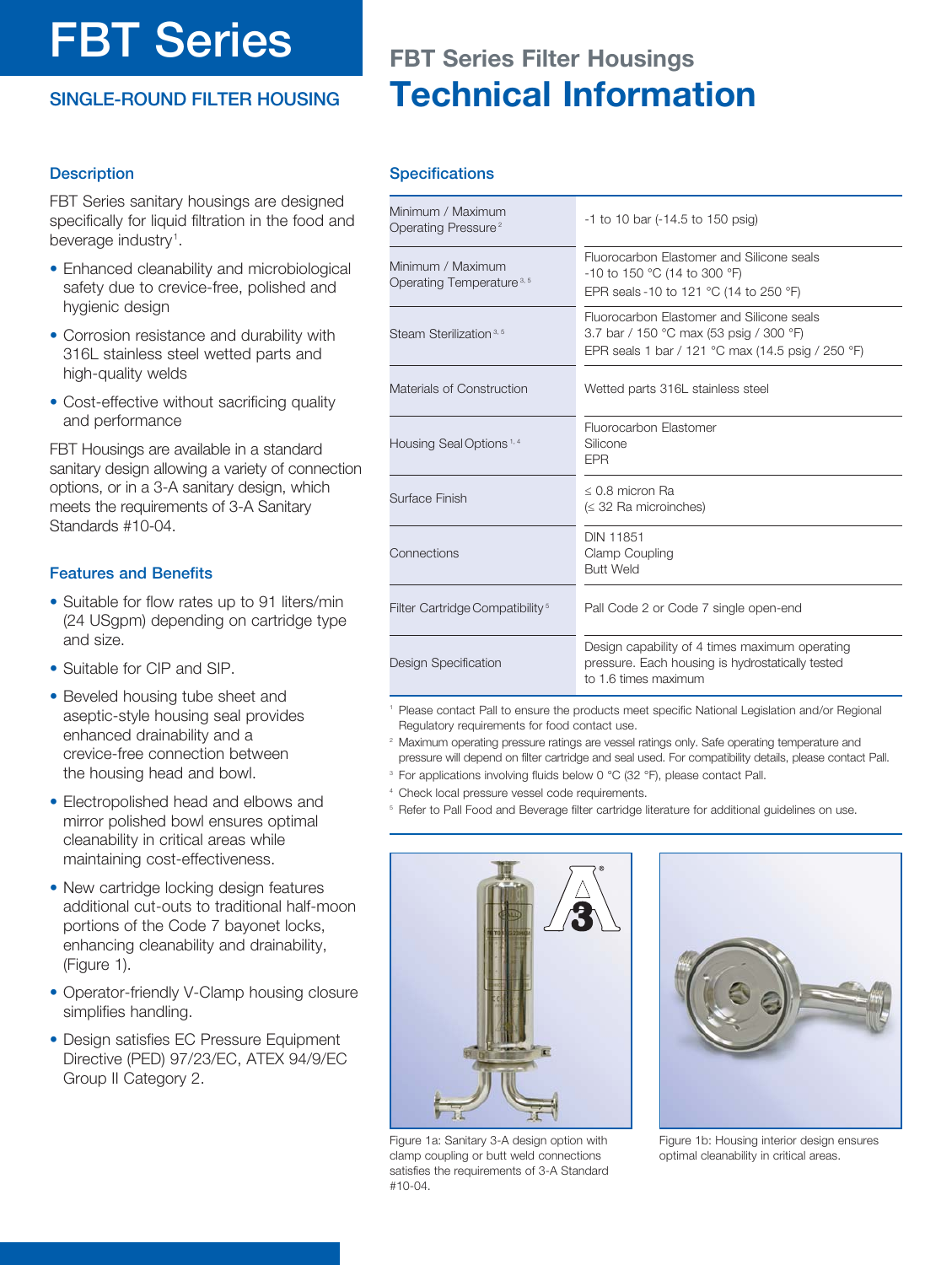### **FBT Series Filter Housings Technical Information**

### **Nominal Dimensions in mm (inches)** - for specific dimensions, please contact Pall

| Code | Cartridge<br>Height | A DIN<br>Connection | A Clamp<br>Connection | A Butt Weld<br>Connection | <b>B</b> Element<br>Removal | C DIN<br>Connection | C Clamp<br>Connection | C Butt Weld<br>Connection |
|------|---------------------|---------------------|-----------------------|---------------------------|-----------------------------|---------------------|-----------------------|---------------------------|
| 05   | 127(5)              | 316.5(12.5)         | 309.1(12.2)           | 302 (11.9)                | 180 (7.1)                   | 230(9.1)            | 215(8.5)              | 173 (6.8)                 |
|      | 254(10)             | 441.5 (17.4)        | 434.1 (17.1)          | 427 (16.8)                | 300 (11.8)                  | 230(9.1)            | 215(8.5)              | 173 (6.8)                 |
|      | 508 (20)            | 701.5 (27.6)        | 694.1 (27.3)          | 687 (27.0)                | 550 (21.7)                  | 230(9.1)            | 215(8.5)              | 173 (6.8)                 |
| 3    | 762 (30)            | 961.5 (37.9)        | 954.1 (37.6)          | 947 (37.3)                | 800 (31.5)                  | 230(9.1)            | 215(8.5)              | 173 (6.8)                 |





### **Typical Water Flow / Pressure Drop Characteristics\*\***



\*\* Flow/pressure drop characteristics refer to the empty housing only, for water at 20 °C (68 °F). For other liquids, multiply housing pressure drop by the specific gravity of the fluid.

### **Volume and Weight**

| Code | Volume L (US gal) | Weight kg (lb) |
|------|-------------------|----------------|
| 05   | 1.4(0.37)         | 3.4(7.5)       |
|      | 2.4(0.63)         | 3.9(8.6)       |
|      | 4.4(1.16)         | 5.0(11.0)      |
|      | 6.3(1.66)         | 6.0(13.2)      |